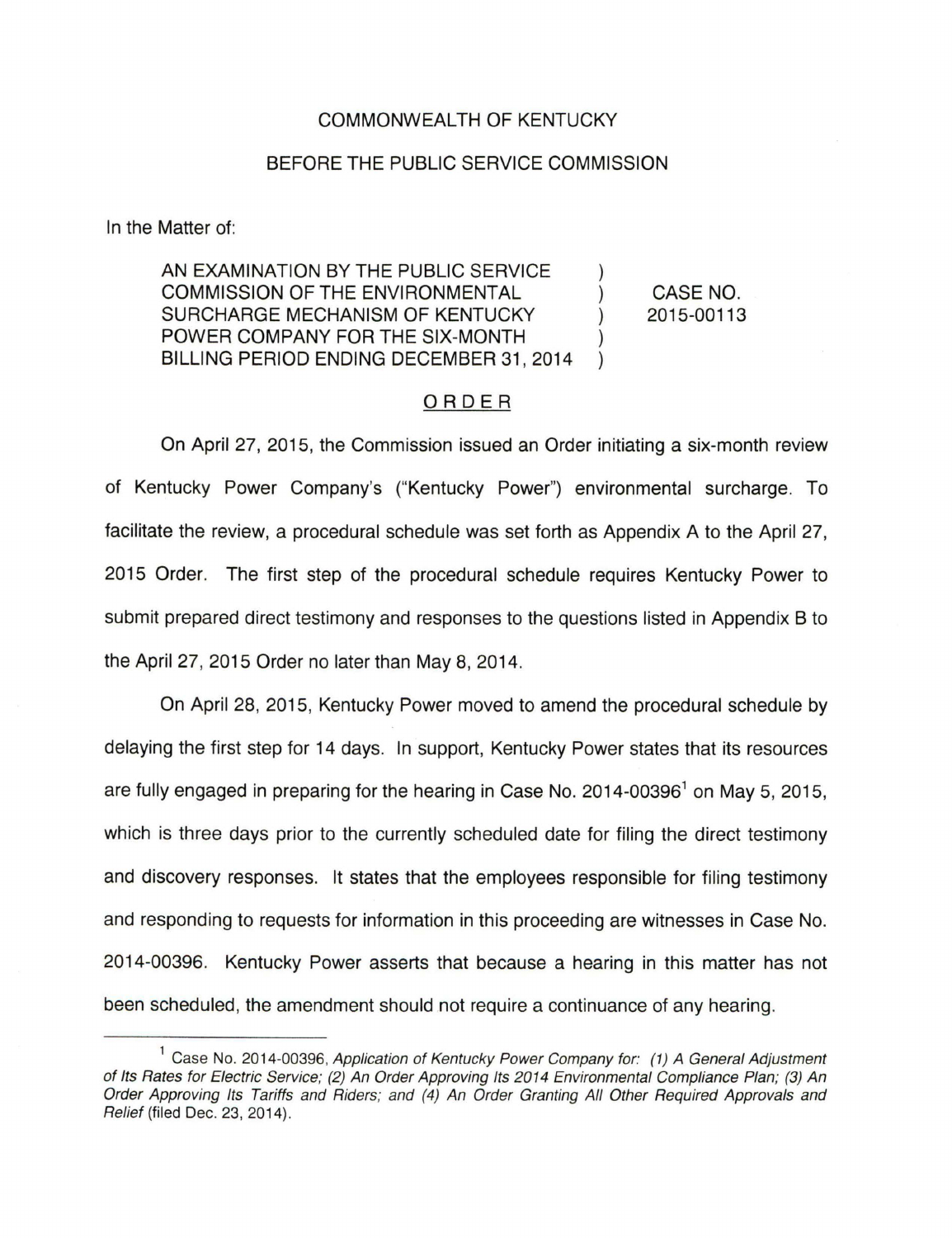The Commission finds that Kentucky Power has demonstrated good cause to extend the procedural schedule in this matter by 14 days. By granting the extension of the first procedural step, the Commission finds that the remaining dates in the procedural schedule will also need to be amended.

IT IS THEREFORE ORDERED that:

1. Kentucky Power's motion to amend the procedural schedule is granted.

2. The procedural schedule set forth as Appendix A to the Commission's April 27, 2015 Order is amended by the procedural schedule attached as the Appendix to this Order.

3. All other provisions of the Commission's April 27, 2015 Order not in conflict with this Order shall remain in full force and effect.

By the Commission



ATTEST:

Carry Brunwell

Case No. 2015-00113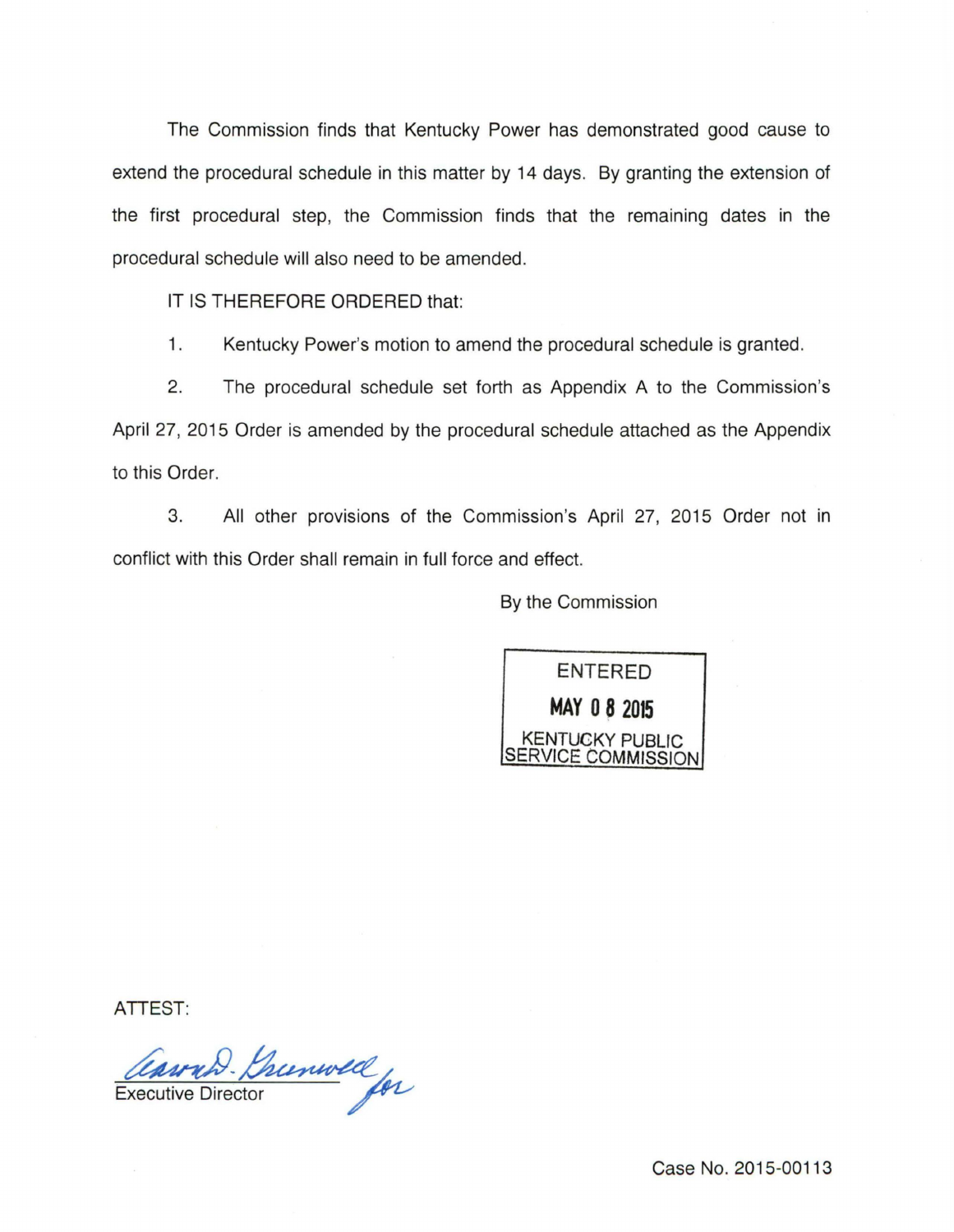# APPENDIX

# APPENDIX TO AN ORDER OF THE KENTUCKY PUBLIC SERVICE COMMISSION IN CASE NO. 2015-00113 DATED **MAY B 8 2015**

| Kentucky Power shall file its prepared direct testimony and<br>responses to the information requested in Appendix B to the  |
|-----------------------------------------------------------------------------------------------------------------------------|
| A person interested in becoming a party to this proceeding<br>shall file a motion to intervene with the Commission pursuant |
| All additional requests for information to Kentucky                                                                         |
| Kentucky Power shall file responses to additional requests                                                                  |
| Intervenor testimony, if any, in verified prepared form,                                                                    |
| All requests for information to Intervenors shall be                                                                        |
| Intervenors shall file responses to requests for                                                                            |
| Last day for Kentucky Power to request a hearing or                                                                         |